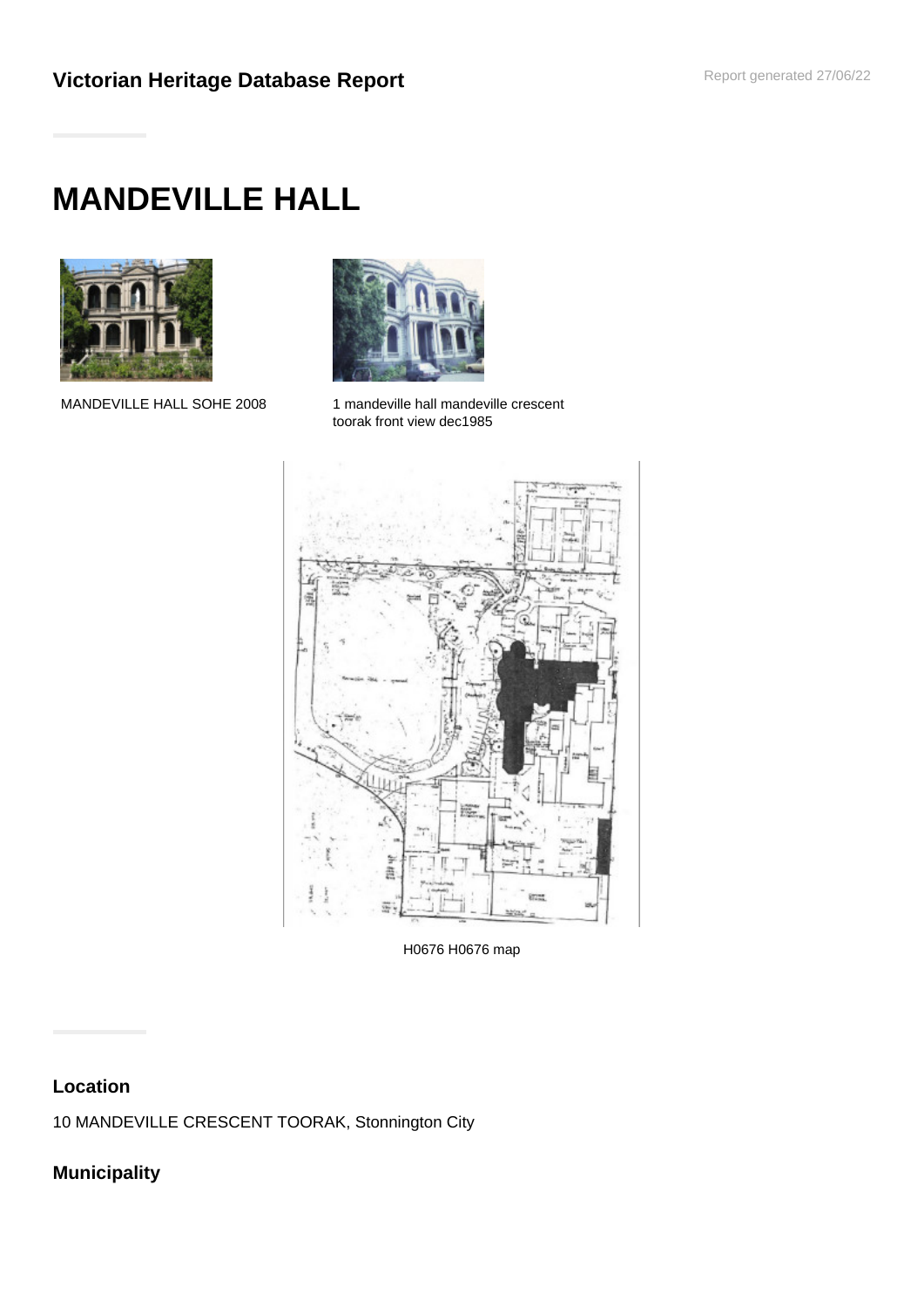# STONNINGTON CITY

# **Level of significance**

Registered

## **Victorian Heritage Register (VHR) Number**

H0676

#### **Heritage Overlay Numbers**

HO80

## **VHR Registration**

February 10, 1988

# **Heritage Listing**

Victorian Heritage Register

**Statement of Significance**

Last updated on - January 24, 2000

What is significant?

Mandeville Hall is one of the most lavishly-decorated of Melbourne's 19th century mansions. The first house to be built on the site, St George's, was a two-storey brick residence of 12 rooms constructed in 1869 for Alfred Watson, a prosperous Melbourne merchant. Joseph Clarke acquired the property in 1876 and engaged Charles Webb to undertake additions which gave a boom style extravagance to the more austere, classical appearance of the earlier house and which increased its size to 30 rooms. The ornate facade and front portion with grand entrance hall and conservatory, oak parlour, Indian room and exotic bathroom date from this period.

How is it significant?

Mandeville Hall is of architectural, aesthetic and historical significance to the State of Victoria.

Why is it significant?

Mandeville Hall is of architectural significance as one of the best examples of the fine town houses built in fashionable Toorak during the late 1870s and early 1880s for Victoria's wealthy pastoralists, business and professional men and their families. These mansions became the settings for large-scale, lavish entertainments and were a focus for the social life of Melbourne's elite. Mandeville Hall's grand colonnaded balconies, central pedimented entrance portico, balustraded terrace leading to gracious lawns, and remarkably intact 19th century interior encapsulate this period of Victoria's history. The house's grandeur is enhanced by the remaining parts of the once-extensive gardens.

Mandeville Hall is of architectural significance for its associations with the important 19th century architect, Charles Webb. As well as designing many churches, schools, warehouses and other buildings, Webb was responsible for the design of a number of fine residences, including Tasma Terrace in East Melbourne. Mandeville Hall is a lavish example of his work, and illustrates the development of the Italianate style as a form of architecture expressive of the wealth of Melbourne's elite.

Mandeville Hall is of aesthetic significance for its interiors, which provide a remarkable record of 19th century interior decoration tastes and skills. Details such as the brilliant tilings, rich ceiling friezes and wall dadoes and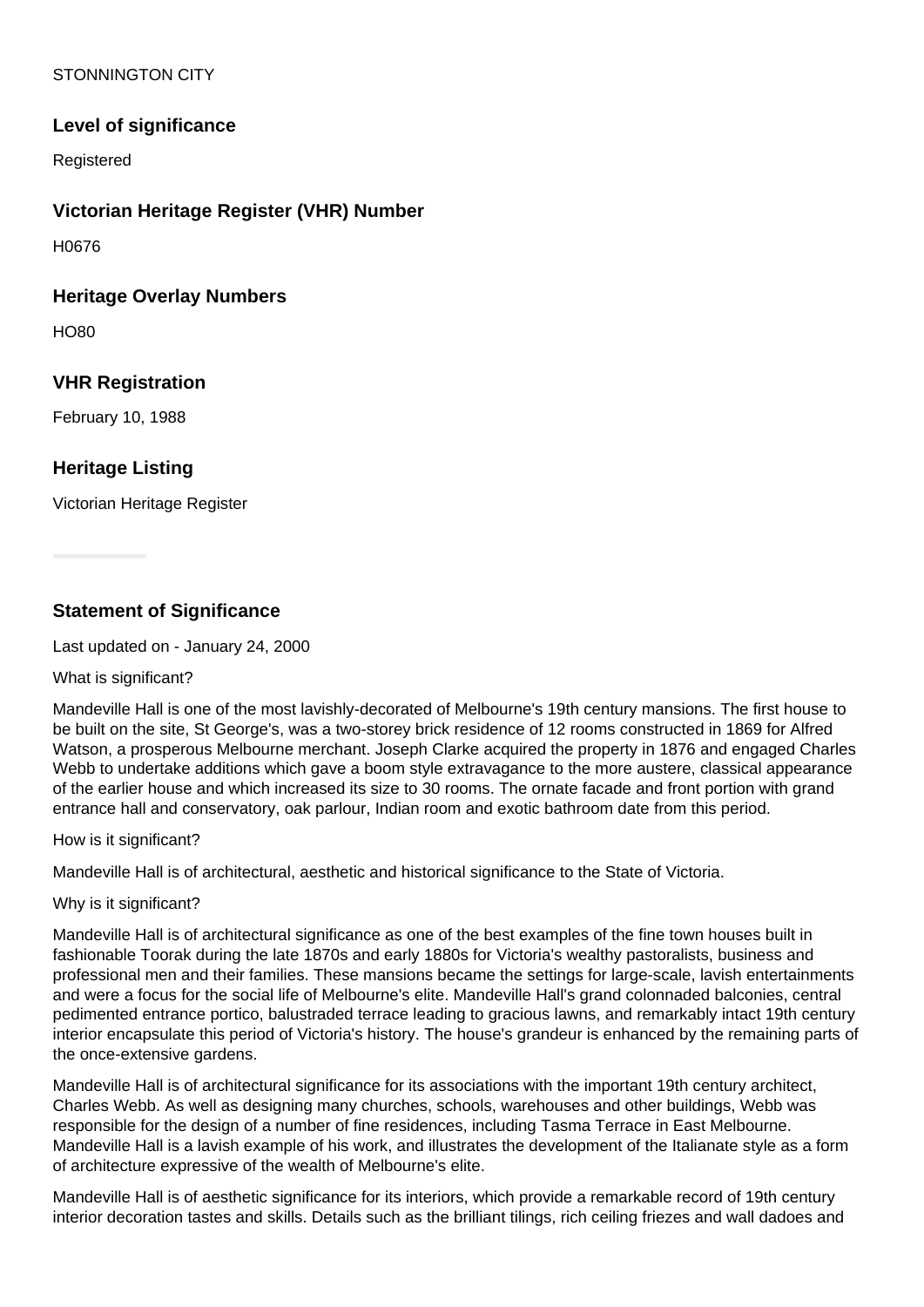some exquisite wall fabrics and papers were the work of artists specially sent out in 1877 by the firm of Gillow and Co of London. Some of these wall fabrics and papers were designed by the prominent English designer Bruce James Talbert and produced by the manufacturers Jeffrey and Co., leaders in the contemporary Aesthetic Movement. Other features include carved oak panels, Venetian glass doors and stained glass.

Mandeville Hall is of historical significance as a manifestation of the wealth of the affluent and socially prominent Clarke family. The Clarkes were not only great landowners and directors of some major colonial financial institutions, but were leading figures in the social life of the colony, patrons of the arts and well-known philanthropists. Joseph Clarke (1834-1895), was the owner of Mandeville Hall from 1876 until his death. The youngest son of the Hon. WJT Clarke, MLC, Joseph had inherited the management of Norton-Mandeville and other family properties in Tasmania. He came to Victoria in 1874 following his father's death. During his subsequent ownership of Mandeville Hall, Joseph owned a number of large pastoral properties in South Australia, Queensland and New Zealand and was an active company director and Governor of the colonial bank of Australasia.

Mandeville Hall is of historical significance because it illustrates how changing social and economic conditions in the 20th century made the maintenance of such large estates virtually impossible for individual families. After Joseph Clarke's death, the house served as a boarding house until it was acquired by the Loreto Sisters in 1924. It has since served as one of the foremost Roman Catholic educational establishments for girls in Victoria. A notable addition during this period was the chapel dedicated to Christ the King probably constructed by Robert Harper and Son and opened by Archbishop Mannix on 28 October 1928.

| Construction dates                        | 1869.                   |
|-------------------------------------------|-------------------------|
| Architect/Designer                        | Webb, Charles,          |
| Heritage Act Categories Registered place, |                         |
| <b>Other Names</b>                        | LORETO MANDEVILLE HALL, |
| <b>Hermes Number</b>                      | 1165                    |
| <b>Property Number</b>                    |                         |

# **History**

<span class="c1">Contextual History:History of Place:<br /> The interior decoration of Mandeville Hall occupies a pivotal position in the debate about Victorian taste. It has been suggested by Suzanne Forge that "the quality of Mandeville Hall was only ever rivalled by a handful of palatial mansions built around Melbourne in the Victorian period. Many houses were built on as grand or grander scale, but few presented the refined artistry of Mandeville Hall." Mandeville is held up as an example of Victorian sophistry and taste. The interiors of some later so-called 'boom-period' mansions have not always been so well reviewed.<br />
lextled People:<br />
lextled People:<<br />
lextled People:<<rr />
lextled boom-period' mansions have not always been so well reviewed.<br />
l /></span>

# **Plaque Citation**

Mandeville Hall, originally called St George's, was built in 1869 for Alfred Watson. In 1876 it was acquired by the prominent Clarke family and transformed by architect Charles Webb into a 30 room boom-style mansion, renamed Mandeville Hall.

# **Extent of Registration**

AMENDMENT OF REGISTER OF HISTORIC BUILDINGS Historic Building No. 676 -